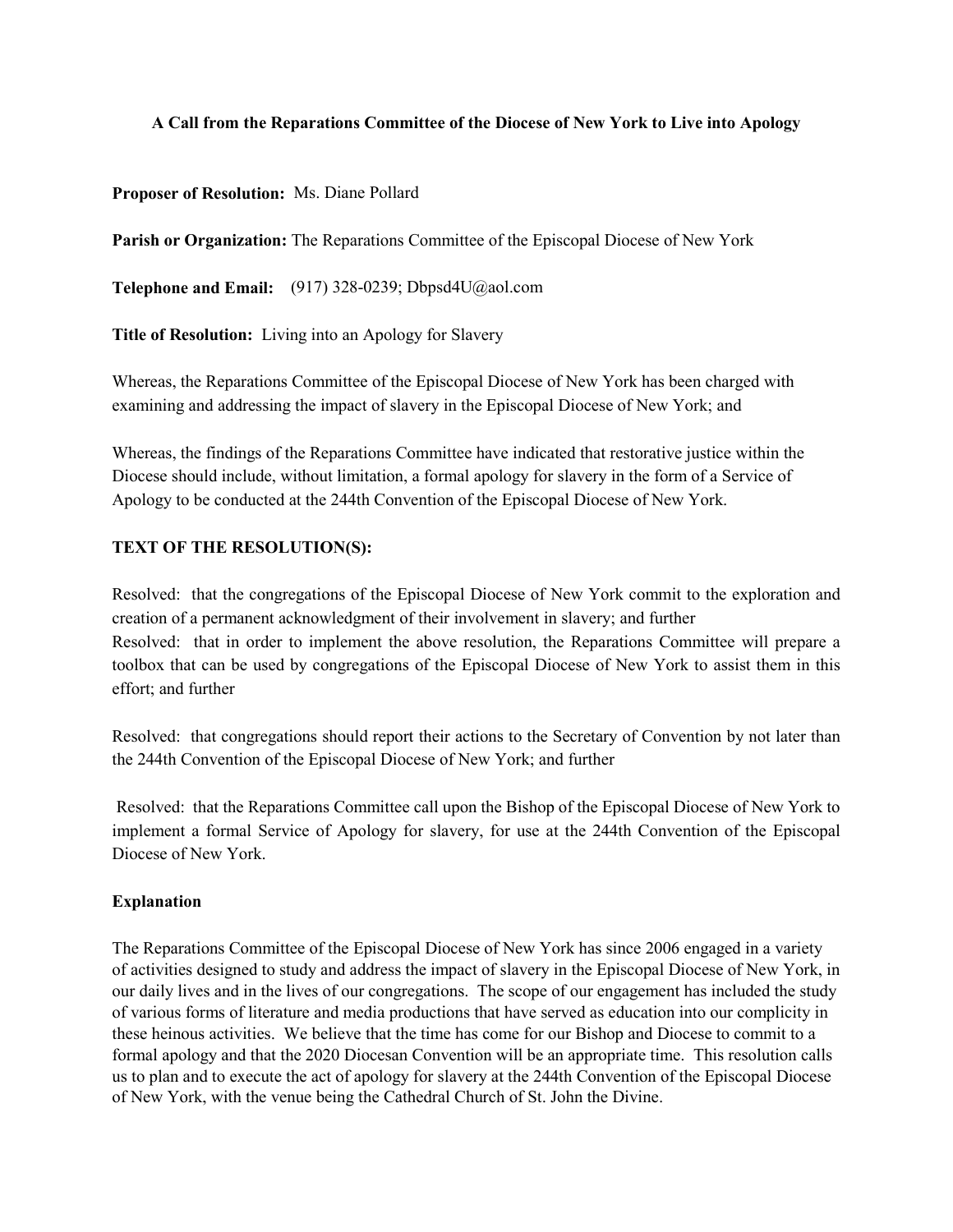## **Actions Needed At This Time of Climate and Ecological Emergency**

**Proposer of Resolution:** The Reverend Dr. Matthew Calkins

**Parish or Organization:** Committee on the Care of Creation of the Social Concerns Commission

**Telephone and E-mail**: 845-677-3064, calkins@gracemillbrook.org

**Title of Resolution**: Actions Needed at This Time of Climate and Ecological Emergency

Whereas, stewardship of creation is rooted in the theology and teachings of the Episcopal Church; and

Whereas, current climate and ecological emergencies dictate prompt actions on the part of the Episcopal Diocese of New York and its member congregations.

#### **Text of Resolution:**

Resolved: that the 243rd Convention of the Episcopal Diocese of New York and its member congregations recognize through its liturgy and mission that we are living in a time of climate and ecological emergency and commit to a time of diocesan-wide discernment, taking into account both past actions in the stewardship of creation, and actions that we must begin now; and further

Resolved: that the 243rd Convention of the Episcopal Diocese of New York and its member congregations, in response to Resolution DO53 of the 2018 General Convention of The Episcopal Church, "consider the potential for utilization of church-owned property for new ministries integrating the care of Creation," including situations "where properties are no longer regularly utilized;" and further

Resolved: that the Episcopal Diocese of New York and its member congregations, in response to Resolution D053 of the 2018 General Convention of the Episcopal Church, "collaborate with partner agencies to care for creation, sequester carbon through regenerative agriculture, biodiversity conservation, green burial, and habitat restoration;" and inspired by our companion Diocese of Tanganyika, implement and support tree planting and reforestation programs in response to the climate emergency; and further

Resolved: that the Episcopal Diocese of New York and its member congregations recall a resolution adopted at our 237th Diocesan Convention in 2010, "urging member congregations to (1) work with the Diocese Property Support Committee in auditing energy use in their church buildings;" leading to (2) develop a 'self-study' plan for the conversion to renewable energy sources within the next ten years;" and further

Resolved that the Episcopal Diocese of New York and its member congregations also recall and pursue the goals of resolutions submitted by the Task Force on Socially and Environmentally Responsible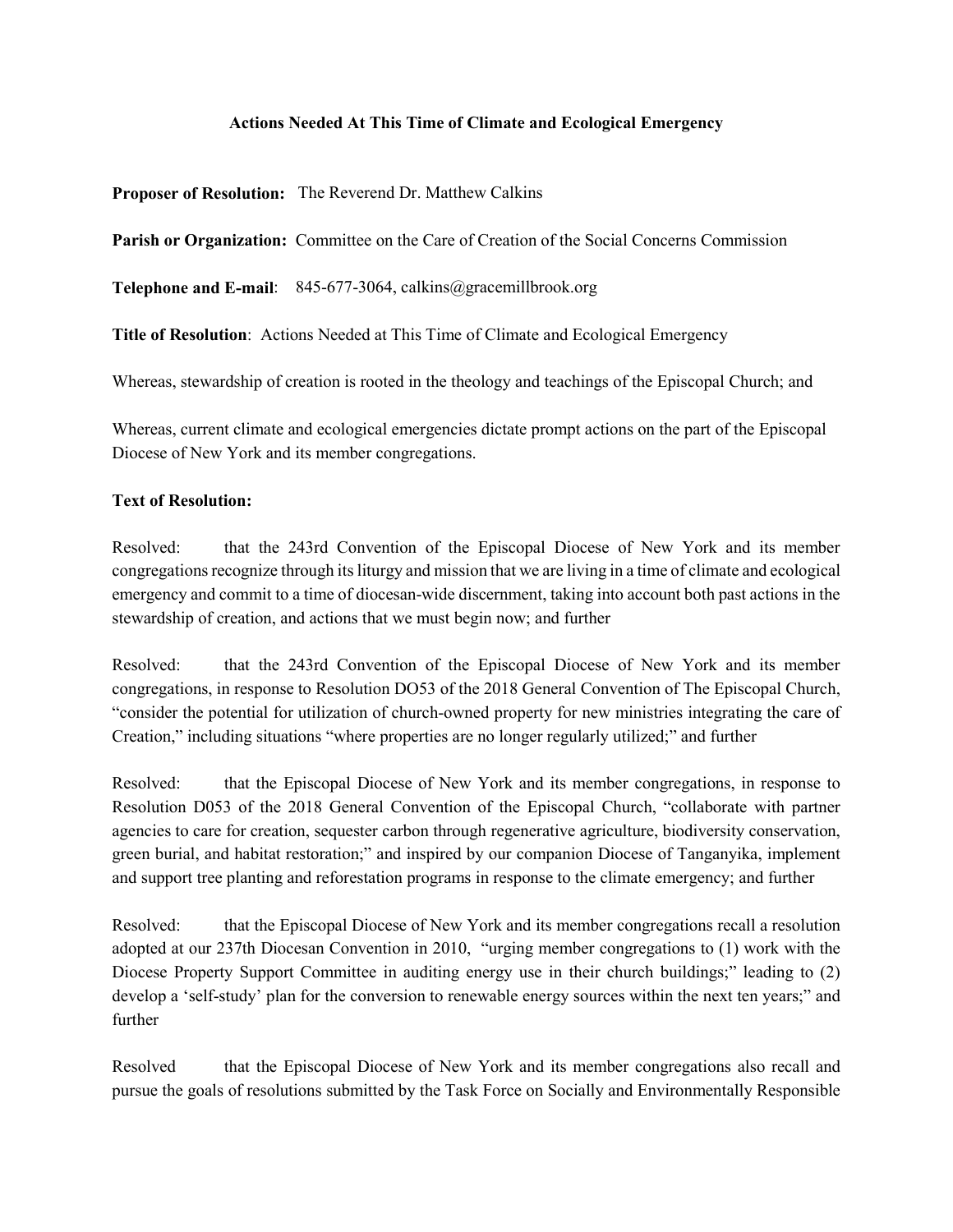Investing adopted at the 239th Diocesan Convention in 2015, focusing on community investing, fossil fuel divestment, and working with fund managers toward a larger vision of investment in renewable energy, development of green technologies, and environmental justice; and further

Resolved that the Episcopal Diocese of New York and its member congregations applaud, support and pursue the passage and goals of the NY State Legislature's (June, 2019) "Climate and Community Protection Act," which calls us to pursue environmental justice, green jobs, the care of creation, and an 85% reduction of greenhouse emissions below 1990 levels by 2050; and further

Resolved that given these past and present commitments, the Episcopal Diocese of New York and its member congregations take every step available, given the climate and ecological emergency, to meet these goals with all due speed.

# **Explanation**

Humankind has never faced a crisis as urgent or as serious as climate change and the species extinctions currently underway. This crisis calls into question the confidence that the younger generation might have in core values and institutional commitments needed to guide humankind through what scientists now recognize as a true planetary emergency. It also raises questions about sustainability (including financial) that we must begin to address in a substantial way now. We must carry the vision and actions that "Caring for Creation" implies to a higher level of action, which will both transform and stabilize our life together in the church and the world.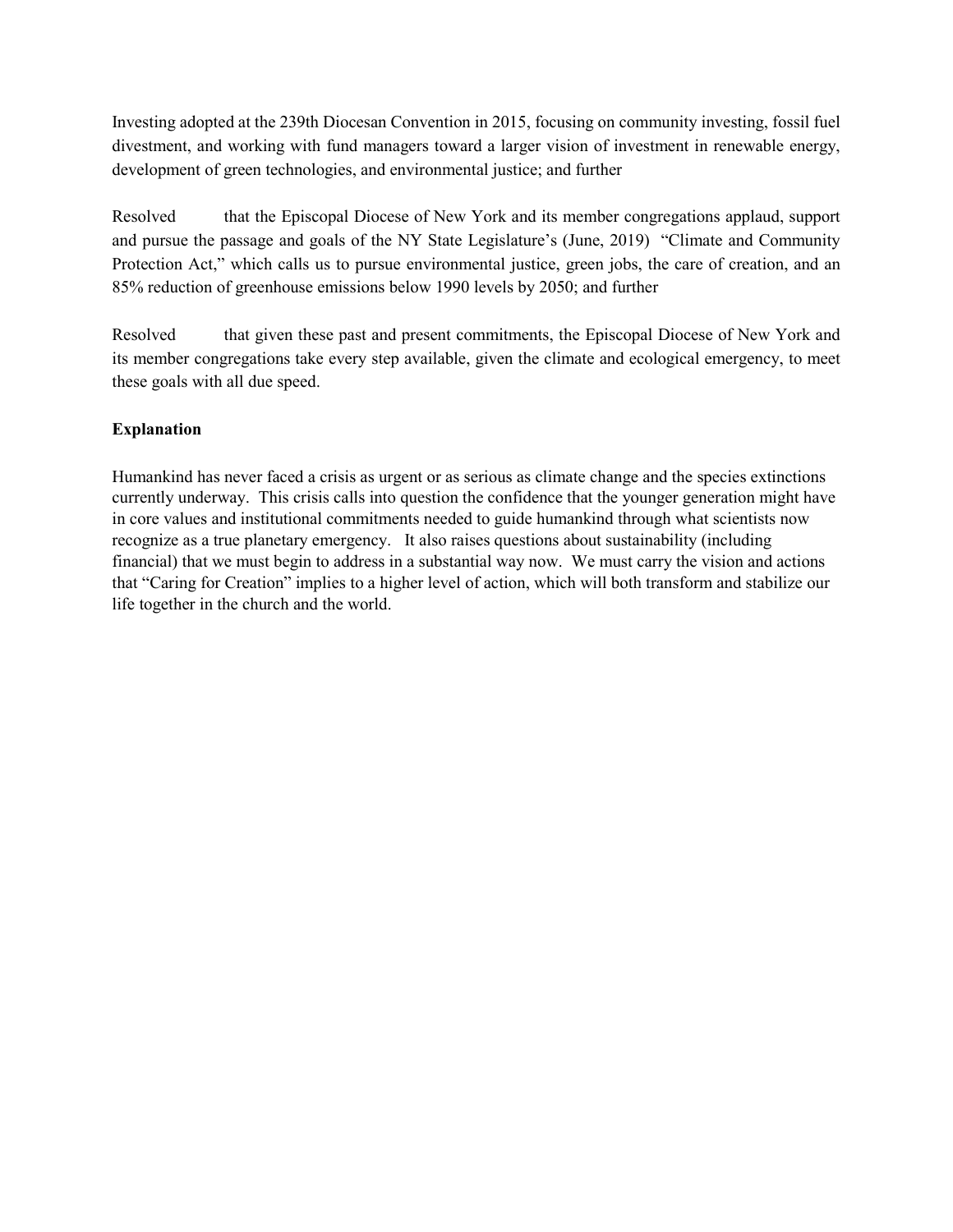## **All are Welcome in God's Church: Responding to the Lambeth Conference Invitation**

**Proposer of Resolution**: The Reverend Matthew Mead and The Reverend Winnie Varghese

**Parish or Organization:** The Council of The Episcopal Diocese of New York

**Telephone and E-mail:** (914) 738-5515, matthew@christchurchpelham.org; (212) 602-0733, wvarghese@trinitywallstreet.org

**Title of Resolution**: All are Welcome in God's Church: Responding to the Lambeth Conference Invitation

Whereas, the 2020 Lambeth Conference will take place in July and August of 2020 at the University of Kent in Canterbury; and

Whereas, the bishops who gather at the Lambeth Conference represent the great diversity of theological and ecclesiological viewpoints of the thirty-eight provinces (representing more than 165 countries) of the Anglican Communion, including conflicting viewpoints around human sexuality and marriage; and

Whereas, the 2020 Lambeth Conference has been advertised as a conference for "active bishops and their spouses", with separate retreats for bishops and spouses; and

Whereas, the Secretary General of the Anglican Communion has stated that the Anglican Communion's position on marriage as set out in Resolution I.10 of the 1998 Lambeth Conference would make it inappropriate for same-sex spouses to be invited to the 2020 Lambeth Conference, noting that the Archbishop of Canterbury had privately notified Bishop Mary Glasspool of this position in December 2018; and

Whereas, the President of the House of Deputies of The Episcopal Church has disputed the accuracy of the Secretary General's statement regarding the 1998 Lambeth Conference's setting the Anglican Communion's position on marriage; and

Whereas, The Episcopal Church, the Episcopal Diocese of New York, and the State of New York all affirm that two people of the same gender can be married; and

Whereas, notwithstanding the claim of the Secretary General that only a "few individuals" are directly affected by this decision, the Episcopal Diocese of New York includes numerous priests, deacons, and lay persons who are married to persons of the same gender, and this number is increasing both in our Diocese and in other dioceses of The Episcopal Church; and

Whereas, the decision of the Archbishop of Canterbury to exclude same-sex spouses has caused pain for many people both within and outside of The Episcopal Diocese of New York.

#### **TEST OF THE RESOLUTION(S)**

Resolved: that the 243 Convention of the Episcopal Diocese of New York recognize that the decision of the Archbishop of Canterbury to exclude an invitation of same-sex spouses to attend the 2020 Lambeth Conference was applied specifically to the spouse of one of the bishops of the Diocese of New York; and further

Resolved: that the 243 Convention of the Episcopal Diocese of New York, recalling the words of Saint Paul, "If one member suffers, all suffer together with it; if one member is honored, all rejoice together with it" (1 Cor 12:26), recognize that this decision has caused pain to lay persons, deacons, priests, and bishops of the Episcopal Diocese of New York, to their spouses, and to others; and further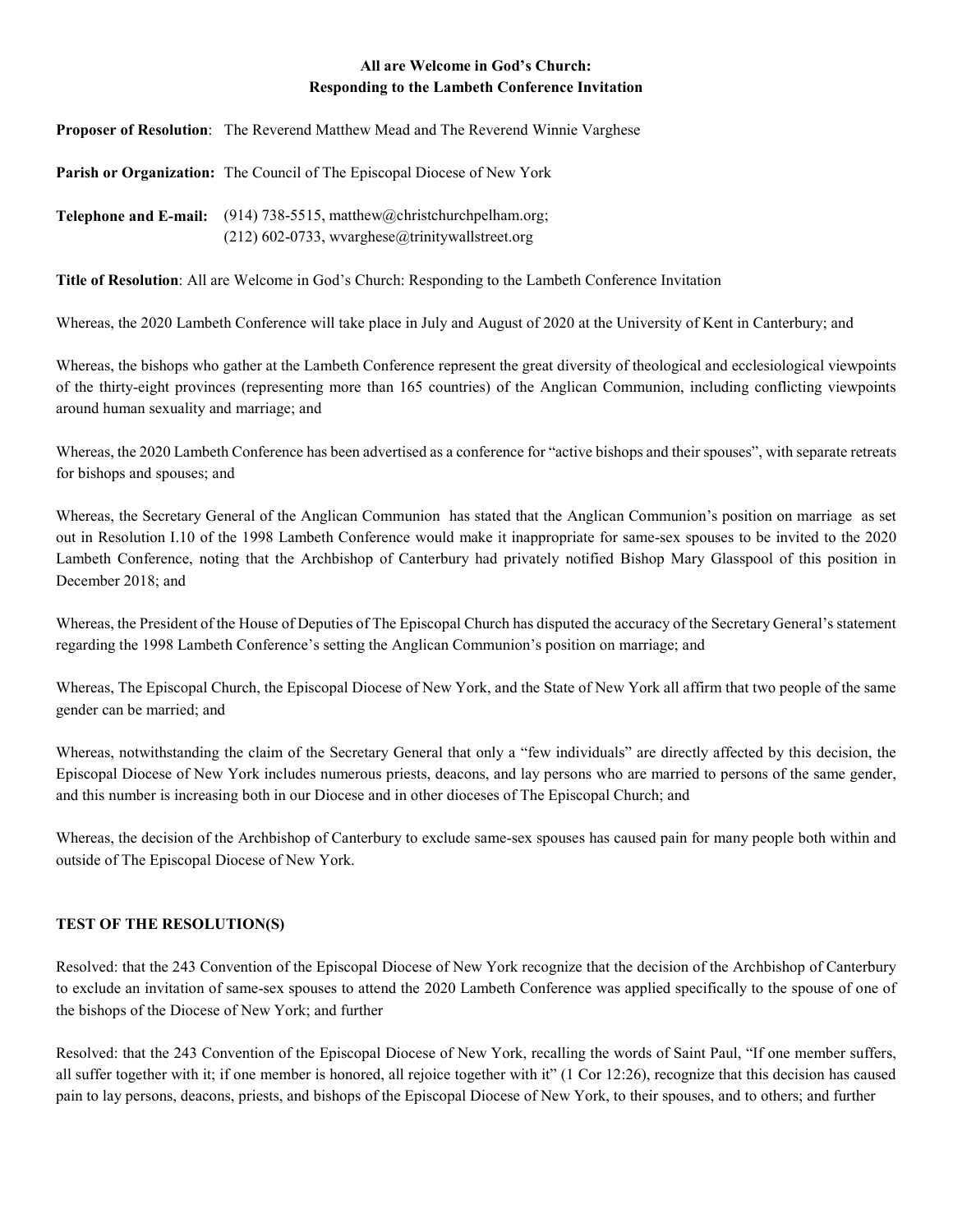Resolved: that the 243 Convention of the Episcopal Diocese of New York encourage every congregation of this Diocese to offer public intercessions for our bishops and their spouses, for those who are in pain because of this decision, for the Archbishop of Canterbury, and for all who attend the Lambeth Conference; and further

Resolved: that the 243 Convention of the Episcopal Diocese of New York recommend that the Archbishop of Canterbury reconsider this decision; and further

Resolved: that the 243 Convention of the Episcopal Diocese of New York direct the Secretary of Convention of the Diocese of New York to communicate the full text of this resolution and accompanying explanation to the Archbishop of Canterbury.

#### **Explanation**

The 2020 Lambeth Conference has been specifically advertised as a conference for "active bishops and their spouses". According to the home page of the official Lambeth Conference website (https://www.lambethconference.org/en/), the 2020 Lambeth Conference "brings together all active bishops and their spouses from across the worldwide Anglican Communion." The program for the Lambeth Conference notes that there will be "two separate retreats: one for bishops and another for spouses."

On February 15, 2019, the Secretary General of the Anglican Communion, Dr. Josiah Idowu-Fearon, stated in his blog on Anglican Communion News (https://www.anglicannews.org/blogs/2019/02/the-global-excitement-about-lambeth-conference.aspx): "Invitations [to the 2020 Lambeth Conference] have been sent to every active bishop. That is how it should be – we are recognizing that all those consecrated into the office of bishop should be able to attend. But the invitation process has also needed to take account of the Anglican Communion's position on marriage which is that it is the lifelong union of a man and a woman. That is the position as set out in Resolution I.10 of the 1998 Lambeth Conference. Given this, it would be inappropriate for same-sex spouses to be invited to the conference. The Archbishop of Canterbury has had a series of private conversations by phone or by exchanges of letter with the few individuals to whom this applies." One of those individuals was Bishop Mary Glasspool who was privately notified in December of 2018.

The accuracy of the statement that the 1998 Lambeth Conference set "the Anglican Communion's position on marriage" has been disputed by the Rev. Gay Jennings, the President of the House of Deputies of the Episcopal Church: "The Lambeth Conference does not get to set policy for the Anglican Communion, and the Primates' Meeting does not get to set policy for the Anglican Communion, and the Archbishop of Canterbury does not get to set policy for the Anglican Communion. That's the job of the Anglican Consultative Council." See https://www.episcopalcafe.com/president-jennings-on-the-exclusion-of-same-sex-spouses-from-the-lambethconference/

Historically the Lambeth Conference has been a gathering of bishops. Whether or not a given bishop's spouse attended did not affect the program offered or statements made by the Lambeth Conference. Notably, this Conference is different in that spouses are explicitly given a role that they heretofore did not have. The decision to refuse to invite spouses in same-sex marriages is discriminatory and an obvious effort to silence the voices of those who can speak most personally and perhaps most powerfully about same-sex marriage and its place in the Church. It is especially egregious to silence these voices considering the fact that issues of human sexuality and marriage have been and continue to challenge the Anglican Communion, presumably a major reason why spouses were invited to take on a larger role in the first place.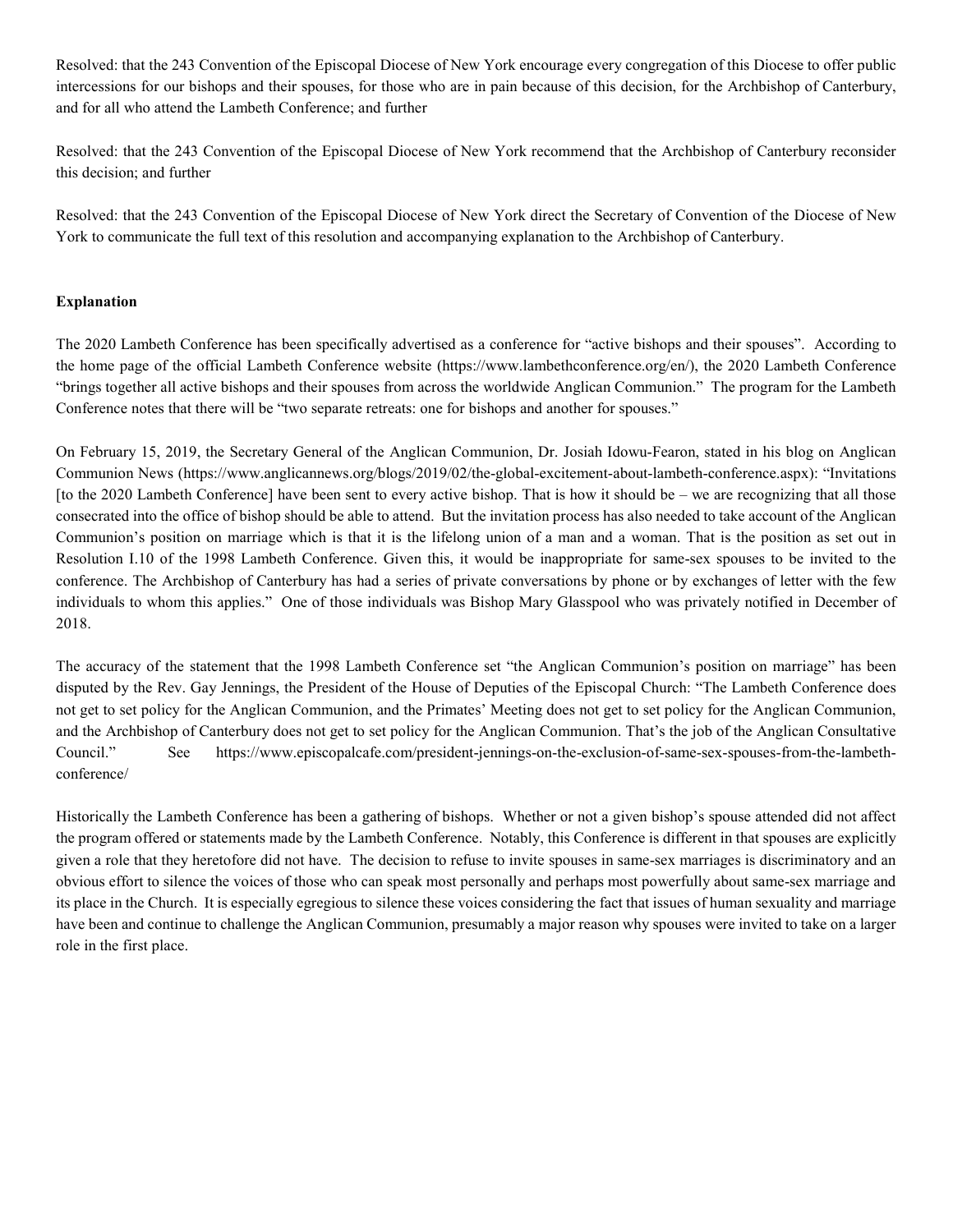## **BUDGET COMMITTEE RESOLUTION 3**

**Proposer of Resolution:** The Rev. Matthew Hoxsie Mead, Chair of the Budget Committee

**Parish or Organization:** Budget Committee of the Diocese of New York

**Telephone and E-mail:** 914-738-5515; matthew@christchurchpelham.org

**Title of Resolution(s):** Moving the canonical date the Proposed Budget is due to Council.

# **Text of Resolution(s):**

[ 3 ] Resolved: that Canon 17 Sec. 1 (3) be modified as follows:

No later than fifty (50) seventy (70) days before annual Convention the Budget Committee shall submit to Council and to the Trustees a draft budget of Diocesan expenditures for the following year with an accompanying narrative. The budget shall be presented at the next meeting of the Council at which members of Trustees are invited to attend and given voice. The Council may approve, reject, or modify the budget or narrative, provided, however, that no budget may be approved in which projected receipts are less than projected expenses. The draft budget approved by the Council shall be the proposed budget.

# **Commentary on Resolution**

The requirement of seventy days reflects outdated practice. Prior to 2017 Council and the Trustees traditionally met at the start of September, and the Proposed Budget and Narrative were made available to them in late August. Current practice since 2017 (when we updated the Canons as part of the Strategic Plan) has been to provide the Budget and Narrative to Council and Trustees in mid-September with Council and Trustee meetings taking place at the end of September.

The additional 20 days makes it possible for the Budget Committee to receive essential input from our bishops and their staff (many of whom are away on vacation in August). The additional 20 days also ensures that the Budget Committee has more accurate projections for income and disbursements. The additional 20 days has no effect whatsoever on the timing of Convention, the timing of the distribution of the Calendar of Convention, or the timing of any pre-Convention Caucuses.

In 2017 we voted on this resolution; the vote in favor was nearly unanimous. However, there were a handful of "No" votes which meant it did not pass unanimously. For any canonical amendment to pass in a single convention, the amendment must be approved unanimously or by two-thirds in a vote by orders. A canonical amendment may also pass at consecutive conventions by majority (See Canon 35, Amendments). We mistakenly thought that a 2/3 majority was enough and so did not request a vote by order nor did we follow up in 2018 with a second vote on the Amendment.

Any NO against this amendment will require additional time for us to take a second vote by orders. Please vote YES.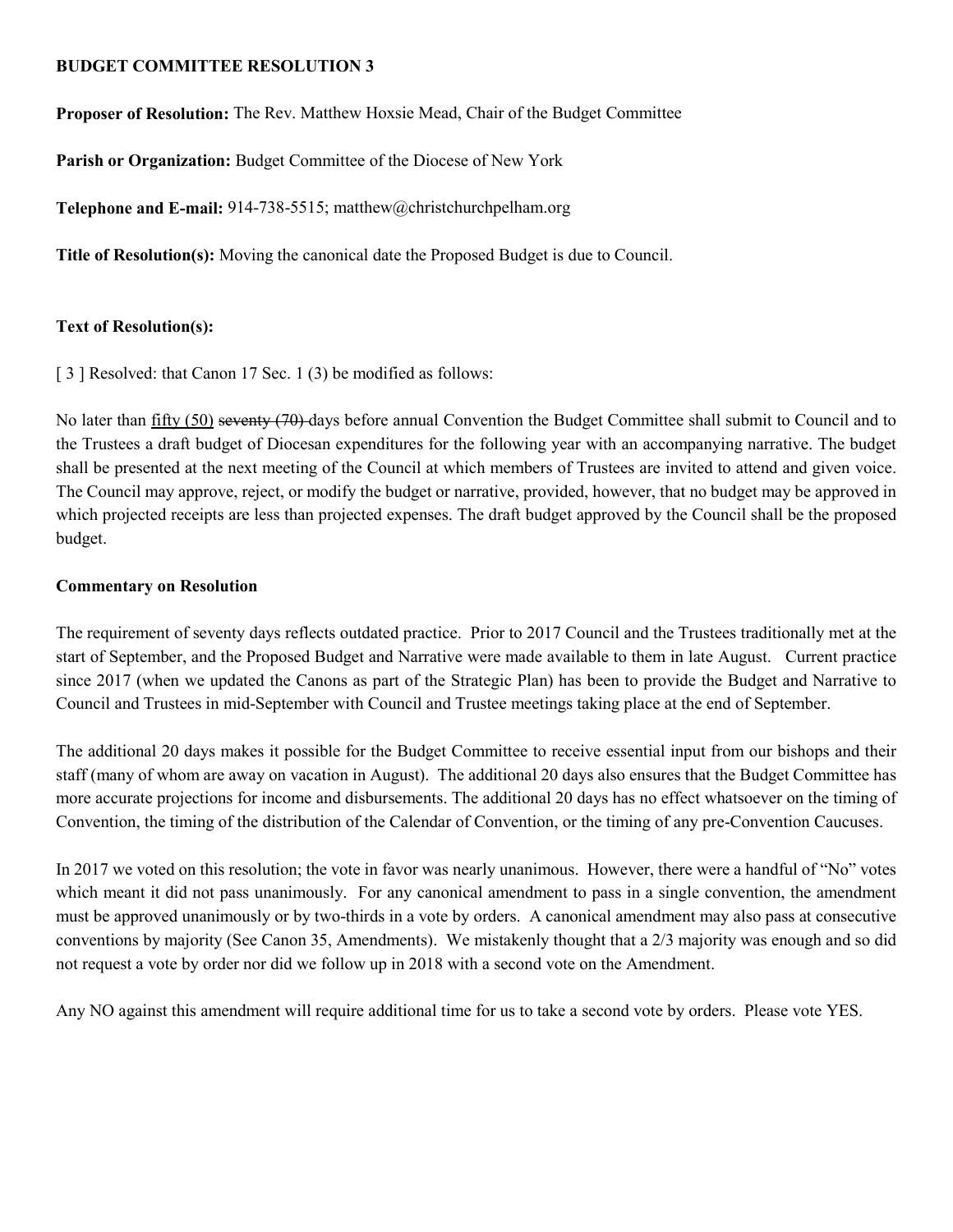# **Minimum Clergy Compensation**

| <b>Proposer of Resolution:</b> | The Rev. Carol Gadsden for the Human Resources Committee          |
|--------------------------------|-------------------------------------------------------------------|
| <b>Parish or Organization:</b> | Human Resources Committee, Trustees of the Diocese of New<br>York |
| <b>Telephone and E-mail:</b>   | 914-327-5275; rectorst thomas $\omega$ gmail.com                  |
| <b>Title of Resolution:</b>    | Minimum Clergy Compensation                                       |

Whereas, Clergy Compensation Minimums underwent an in-depth review and comparison with the minimums set by other dioceses and a report was made to the 241st Convention with new Minimum Compensation Guidelines set for 2018 and stipulating that Compensation Guidelines be reviewed annually thereafter; and

Whereas, the 242nd Convention of the Diocese of New York adopted the new Minimum Compensation Guidelines for Priests of the Diocese of New York, as prepared by the Human Resources Committee of the Trustees and approved by the Trustees of the Diocese of New York; and

Whereas, the Diocesan Human Resources Committee recommended a 2% increase to the minimum annual stipend for clergy, effective January 1, 2020 and the recommendation was approved at the September 2019 meeting of the Trustees of the Diocese of New York. Convention of the Episcopal Diocese of New York adopted the new Minimum Compensation Guidelines for Priests of the Diocese of New York, as prepared by the Human Resources Committee of the Trustees and approved by the Trustees of the Diocese of New York.

Whereas, the Diocesan Human Resources Committee recommended a 2% increase to the minimum annual stipend for clergy, effective January 1, 2020 and the recommendation was approved at the September 2019 meeting of the Trustees of the Diocese of New York.

# **TEXT OF THE RESOLUTION:**

Resolved: that the 243rd Convention of the Episcopal Diocese of New York raise the minimum annual stipend for Clergy by 2.0% effective January 1, 2020.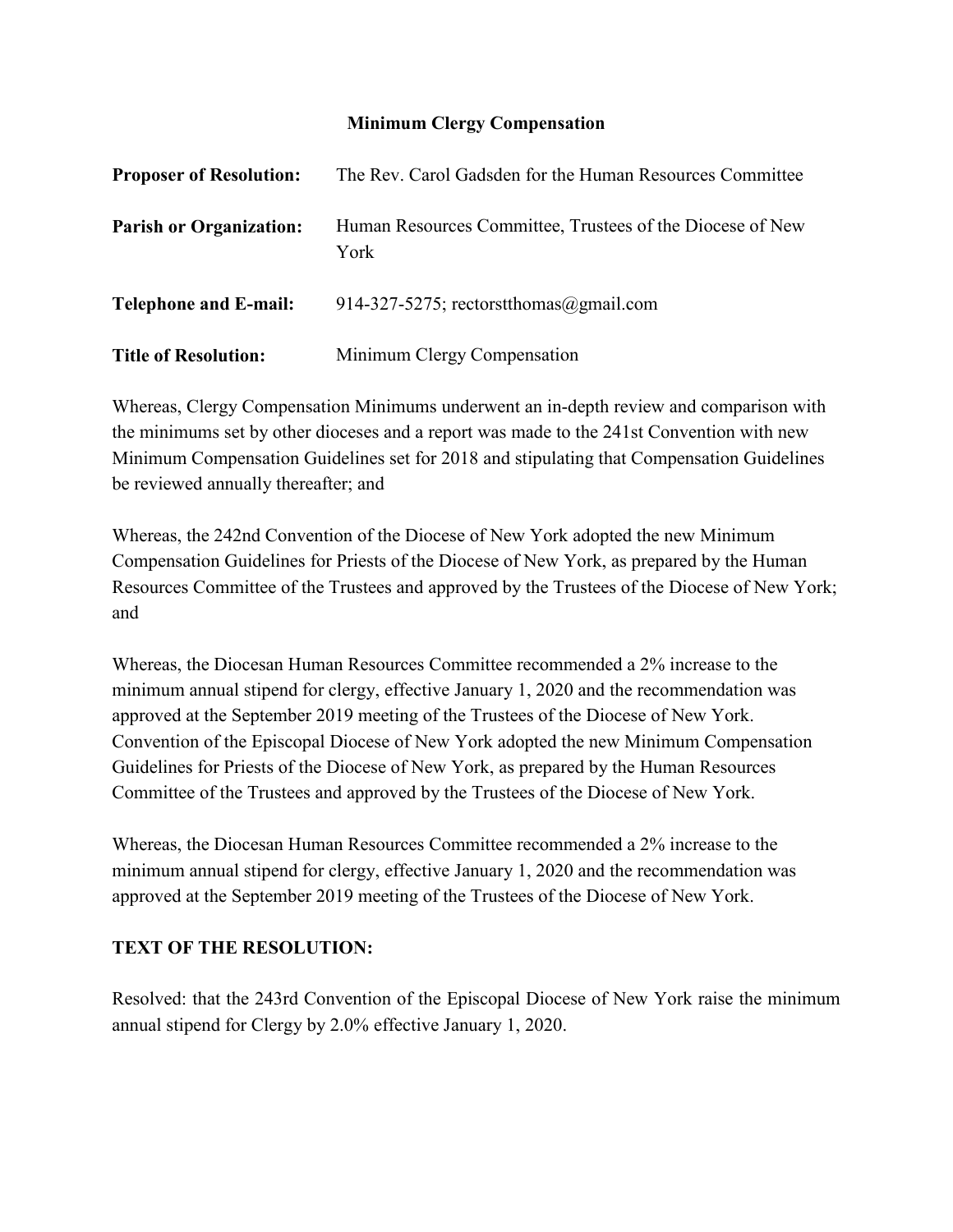Cash stipends: *Ordained to priesthood less than 3 years: \$44,960 as of January 1, 2019 Ordained to priesthood more than 3 years but less than 10 years: \$50,080 as of January 1, 2019 Ordained to priesthood more than 10 years: \$50,600 as of January 1, 2019 Ordained over 15 years: \$57,300 as of January 1, 2019*

*Ordained to priesthood less than 3 years: \$46,000 as of January 1, 2020 Ordained to priesthood more than 3 years but less than 10 years: \$51,100 as of January 1, 2020 Ordained to priesthood more than 10 years: \$51,600 as of January 1, 2020 Ordained over 15 years: \$58,500 as of January 1, 2020*

## **Explanation**

The Clergy Compensation Minimums were increased last on January 1, 2019. The resolution at the 2016 convention called for a review of the minimums each year and an increase based on the CPI. The CPI has increased 1.9% in the last year. The Human Resources committee recommends increasing the minimums by 2% for 2020.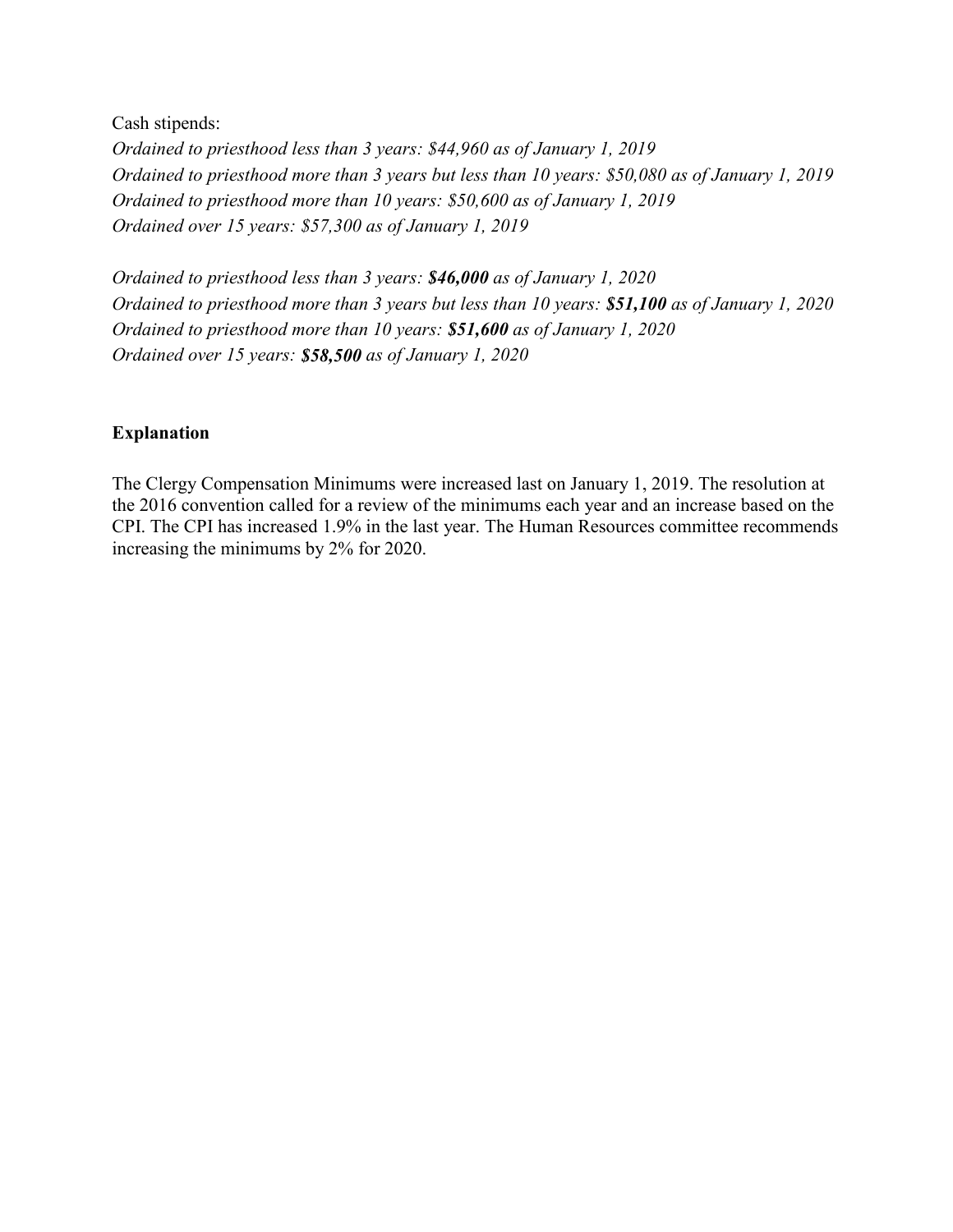#### **Reconsideration and Adoption of the John Jay Tabled Resolutions of September 28, 1860**

**Proposer of Resolution**: Ms. Diane Pollard

**Parish or Organization**: The Reparations Committee of the Episcopal Diocese of New York

**Telephone and Email**: (917) 328-0239; Dbpsd4U@aol.com

**Title of Resolution:** Reconsideration and Adoption of the Resolutions of September 28, 1860: The African Slave-Trade in New York and Evening Session – The Slave-Trade Again.

Whereas, on September 27, 1860, New York attorney and a leader in the anti-slavery movement John Jay presented a number of resolutions (the "1860 Resolutions") to the Diocese of New York in Convention in which he called on the diocese to "address a pastoral letter to the people of this Diocese , in reference to the African Slave-trade as now prosecuted from the port of New York, within the limits and jurisdiction of the diocese, in violation.....";

Whereas, the 1860 Resolutions read as follows:

Resolved, 1. That this Convention respectfully ask the Right Reverend Bishop of the Dioceses to address a pastoral letter to the people of this Diocese, in reference to the African Slave-trade as now prosecuted from the port of New York, within the limits and jurisdiction of the Diocese, in violation of the statutes of the Republics, of the teachings of the Church, of the rights of man, and the laws of God; to the end that such letter may be read in all the churches, and that the people may be warned in the language of the Christian Council of London 1162, "Let no man presume from henceforth to carry on that wicked traffic which men have hitherto been sold like brute animals."

Resolved, 2. That the Reverend Clergy of this Diocese be respectfully recommended from time to time to preach in their respective parishes against the wickedness of the Slave-trade, as now prosecuted from within this Diocese.

Resolved, 3. That the laity of the Diocese be urgently recommended to exert their influence, in all legitimate ways, to stay the further prosecution of the traffic from within the limits of the Diocese.

Resolved, 4. That this convention, in order to prevent all misapprehension in regard to the position of the Church in this diocese on the subject of the Slave-trade, do hereby declare and announce that the Convention do utterly reject the doctrine that men may be lawfully kidnapped and held in slavery by any other person, and do utterly condemn the said practice as a great sin against God and man. And do adopt in regard thereto, the words of St. Cyprian, in writing to the Bishop of Numidia:

"Both religion and humanity make it a duty for us to work for the deliverance of the captive. It is Jesus Christ, himself, of whom we ought to consider in our captive brothers. It is Him whom we should deliver from captivity – Him who hath delivered us from death."; and

Whereas, the 1860 Resolutions were tabled at that Convention and have not been acted upon since that date.